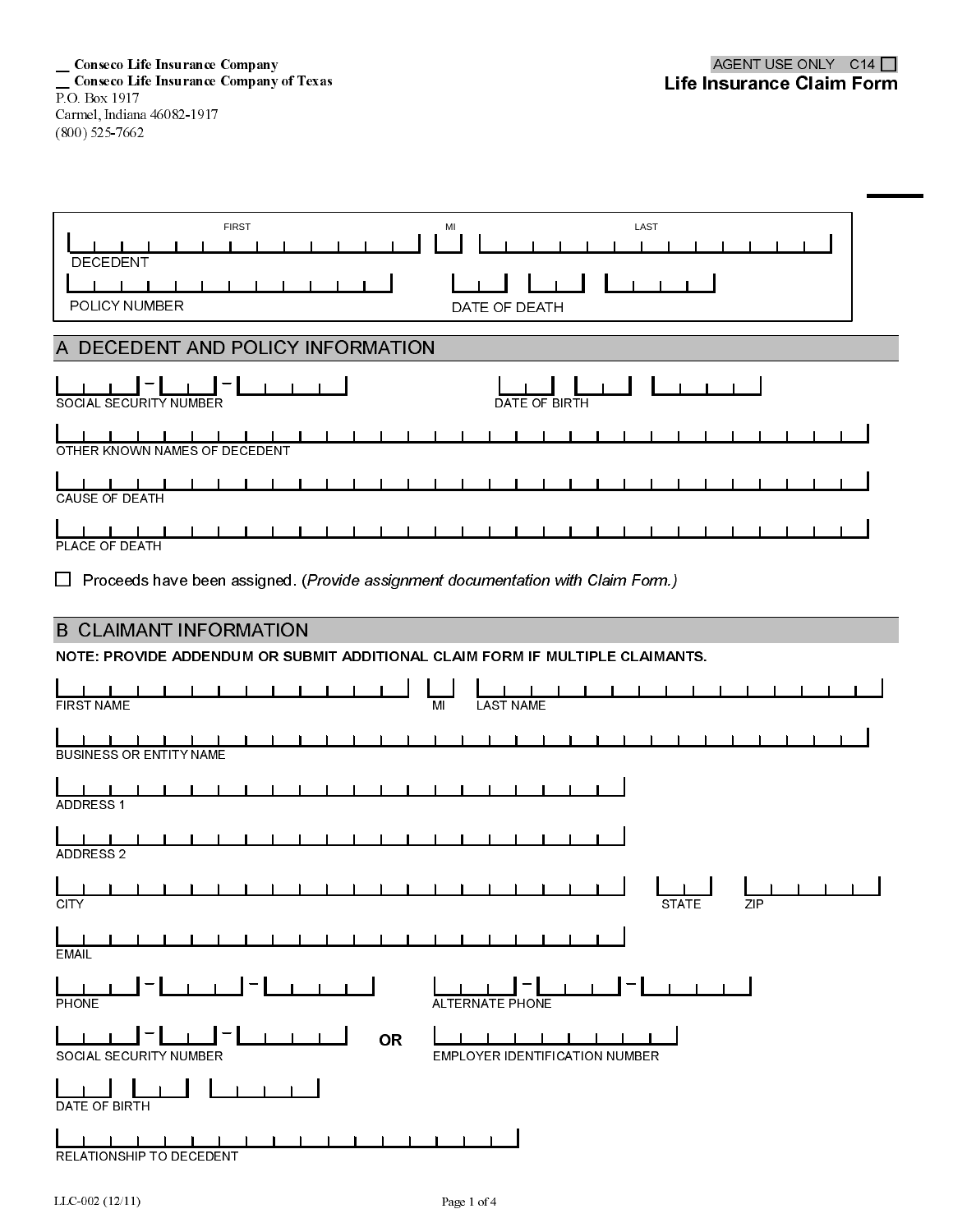#### C. PAYMENT OPTIONS

#### SELECT ONE DISBURSEMENT METHOD:

### □ BenefitNOW Account®

The BenefitNOW Account® is our primary method of paying insurance proceeds over \$5,000.00. BenefitNOW is an interest bearing draft account. By simply writing a draft you have immediate access to your funds whenever you need them. BenefitNOW<br>may not be available in all states or with some products. **If a BenefitNOW account cannot be esta** enclosed insert for further advantages of the BenefitNOW Account option.

### $\Box$  Single Check Payment

- $\Box$  Proceeds on Deposit
- $\Box$  Other  $\boxed{\phantom{a}1\phantom{a}1\phantom{a}1\phantom{a}1\phantom{a}}$

Refer to policy or contact us at the number provided for other payment options.

### . D TAXPAYER IDENTIFICATION NUMBER AND CERTIFICATION

### $\Box$  Under penalties of perjury, I certify that:

1. The number shown on this form is my correct taxpayer identification number (or I am waiting for a number to be issued to me), and

2. I am not subject to backup withholding because: (a) I am exempt from backup withholding, or (b) I have not been notified by the Internal Revenue Service (IRS) that I am subject to backup withholding as a result of a failure to report all interest or dividends, or (c) the IRS has notified me that I am no longer subject to backup withholding, and

3. I am a U.S. citizen or other U.S. person (that is, an individual who is a U.S. citizen or U.S. resident alien, a partnership, corporation, company, or association created or organized in the United States or under the laws of the United States, an estate [other than a foreign estate], or a domestic trust [as defined in Regulations section 301.7701-7]).

Certification instructions: You must cross out item 2 above if you have been notified by the IRS that you are currently subject to backup withholding because you have failed to report all interest and dividends on your tax return.Your signature at the bottom of this form certifies that you have read and attest to the information provided.

#### E. THE FOLLOWING DOCUMENTS ARE ATTACHED

 $\Box$  Certified Death Certificate

 $\Box$  Original Policy

 $\Box$  Assignment Documents

- □ Medical Authorization Form
- $\Box$  Accidental Death information (Section G)
- $\Box$  Medical History Information (Section H)

#### $\square$  Other <u>report to the text of the text of the text of the set of the set of the set of the set of the set of the set of the set of the set of the set of the set of the set of the set of the set of the set of the set of the set of</u>

#### F. CLAIMANT STATEMENT AND SIGNATURE

 $\Box$  Certificate of Lost Policy: I certify that the life insurance policy identified has been lost or destroyed and, to the best of my knowledge, is not in anyone's possession. If the original should be found or come into my possession, I will return it to the Company, its successors or assignees. It is understood and agreed that the original policy shall become null and void.

I, the claimant, hereby make claim to the proceeds payable under the provisions of this policy and agree that all papers called for by the Company shall be part of this statement. My signature below also certifies, separately, that the information in Sections A - H is true and correct to the best of my information and belief, subject to penalties for perjury.

| <b>BENEFICIARY SIGNATURE</b>                                                                      | <b>DATE</b><br>DA. |  |
|---------------------------------------------------------------------------------------------------|--------------------|--|
| $\sqrt{2}$ See IMPORTANT INFORMATION insert for additional information and instruction $\sqrt{2}$ |                    |  |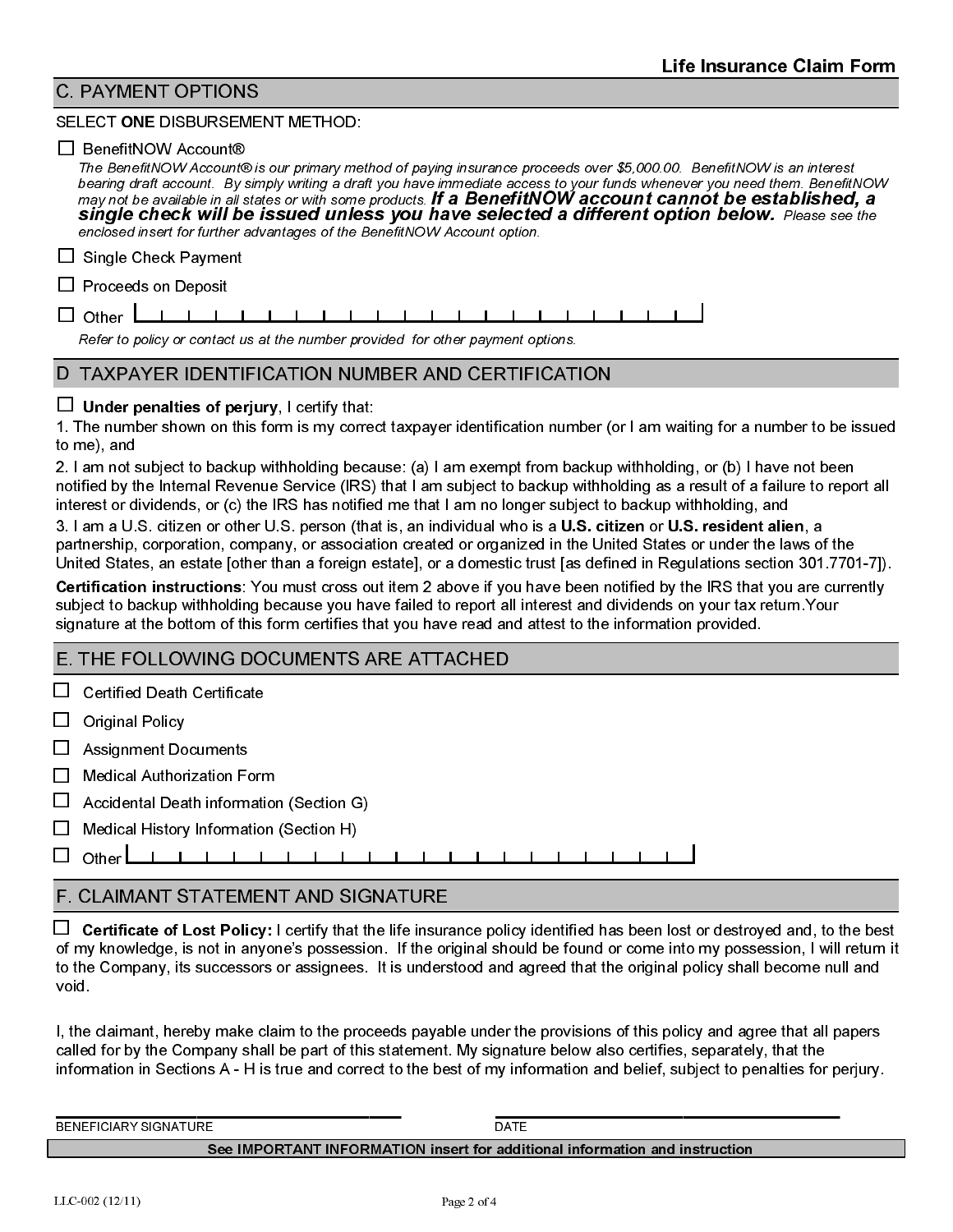| <b>G. ACCIDENTAL DEATH INFORMATION</b>                                                                                                                                               |
|--------------------------------------------------------------------------------------------------------------------------------------------------------------------------------------|
| PROVIDE THE FOLLOWING INFORMATION IF THE DEATH WAS ACCIDENTAL:                                                                                                                       |
| DATE OF ACCIDENT                                                                                                                                                                     |
| <b>LOCATION OF ACCIDENT</b>                                                                                                                                                          |
| <b>DESCRIPTION OF ACCIDENT</b>                                                                                                                                                       |
| H. MEDICAL HISTORY INFORMATION                                                                                                                                                       |
| COMPLETE THE ENCLOSED MEDICAL AUTHORIZATION FORM AND SUBMIT WITH THE CLAIM.                                                                                                          |
| PROVIDE THE FOLLOWING INFORMATION IF THE POLICY HAS BEEN ACTIVE FOR LESS THAN TWO (2) YEARS:                                                                                         |
| DATE DECEDENT FIRST COMPLAINED OR GAVE OTHER INDICATION OF FATAL ILLNESS                                                                                                             |
| DATE DECEDENT FIRST CONSULTED A PHYSICIAN FOR THE FATAL ILLNESS                                                                                                                      |
| Name and address of the decedent's Primary Care Provider:                                                                                                                            |
| <b>LAST NAME</b><br><b>FIRST NAME</b><br><b>SUFFIX</b>                                                                                                                               |
| <b>BUSINESS OR ENTITY NAME</b>                                                                                                                                                       |
| <b>ADDRESS 1</b>                                                                                                                                                                     |
| ADDRESS 2                                                                                                                                                                            |
| CITY<br><b>STATE</b><br>ZIP                                                                                                                                                          |
| Provide the names and addresses of all other health care providers that treated the decedent during the past 2 years:<br>NOTE: PROVIDE ADDENDUM FOR ADDITIONAL HEALTH CARE PROVIDERS |
| <b>FIRST NAME</b><br><b>LAST NAME</b><br><b>SUFFIX</b>                                                                                                                               |
| <b>BUSINESS OR ENTITY NAME</b>                                                                                                                                                       |
| ADDRESS 1                                                                                                                                                                            |
| ADDRESS 2                                                                                                                                                                            |
| <b>STATE</b><br><b>CITY</b><br>ZIP                                                                                                                                                   |
| DISEASE OR CONDITION<br>DATE TREATED                                                                                                                                                 |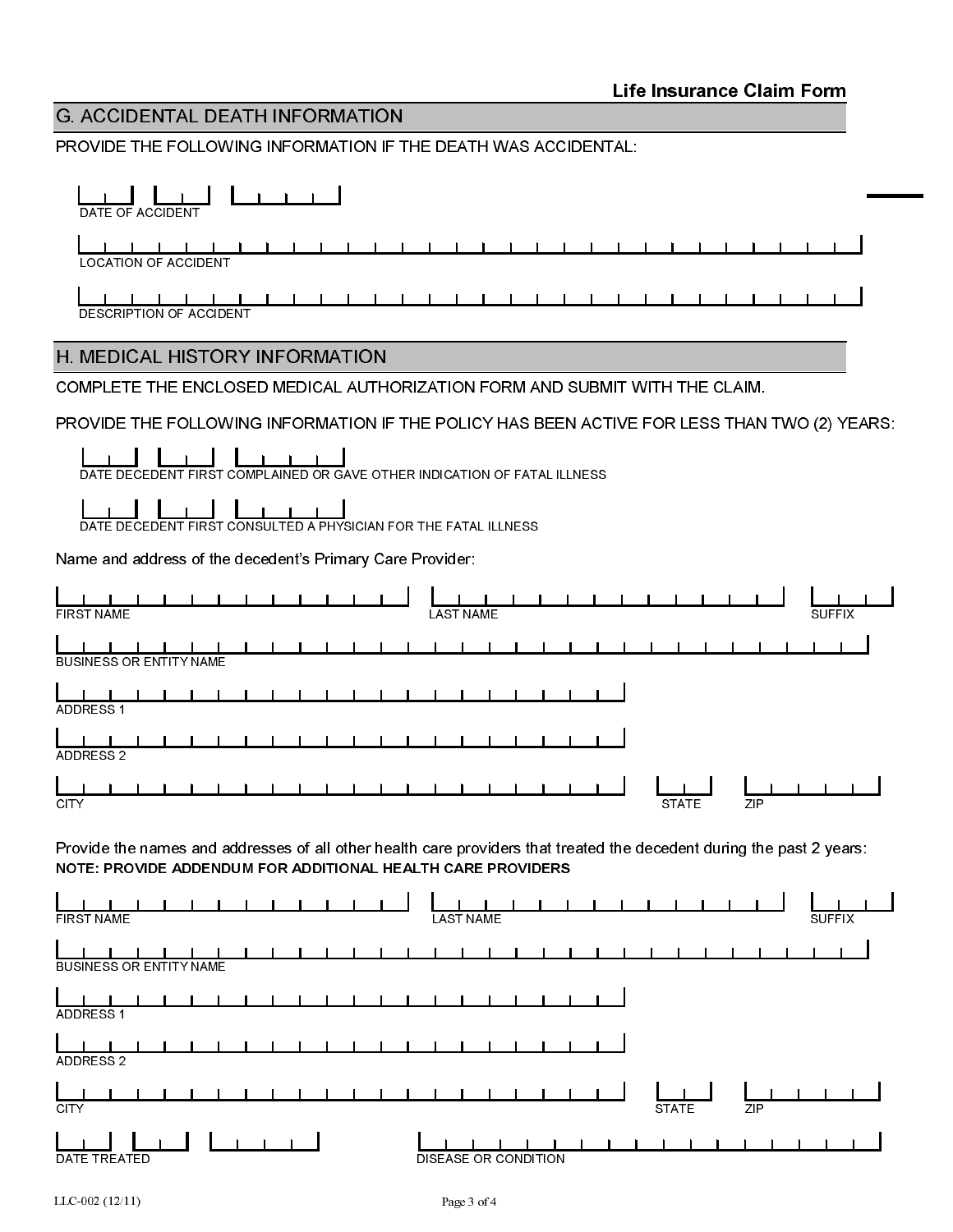Provide the names and addresses of all other health care providers that treated the decedent during the past 2 years: NOTE: PROVIDE ADDENDUM FOR ADDITIONAL HEALTH CARE PROVIDERS

| <b>FIRST NAME</b><br>LAST NAME<br><b>SUFFIX</b>             |
|-------------------------------------------------------------|
| $\sim$ 1.<br><b>BUSINESS OR ENTITY NAME</b>                 |
| ADDRESS 1                                                   |
| $-1$ $-1$<br>ADDRESS <sub>2</sub>                           |
| <b>STATE</b><br><b>CITY</b><br>ZIP                          |
| <b>DISEASE OR CONDITION</b><br>DATE TREATED                 |
| LAST NAME<br><b>SUFFIX</b><br><b>FIRST NAME</b>             |
| <b>BUSINESS OR ENTITY NAME</b>                              |
| $1 - 1$<br>ADDRESS 1                                        |
| ADDRESS 2                                                   |
| ZIP<br><b>CITY</b><br><b>STATE</b>                          |
| <b>DISEASE OR CONDITION</b><br>DATE TREATED                 |
| <b>FIRST NAME</b><br><b>LAST NAME</b><br><b>SUFFIX</b>      |
| <b>BUSINESS OR ENTITY NAME</b>                              |
| ADDRESS 1                                                   |
| ADDRESS <sub>2</sub>                                        |
| <b>STATE</b><br>ZIP<br><b>CITY</b>                          |
| $\mathbf{I}$<br><b>DISEASE OR CONDITION</b><br>DATE TREATED |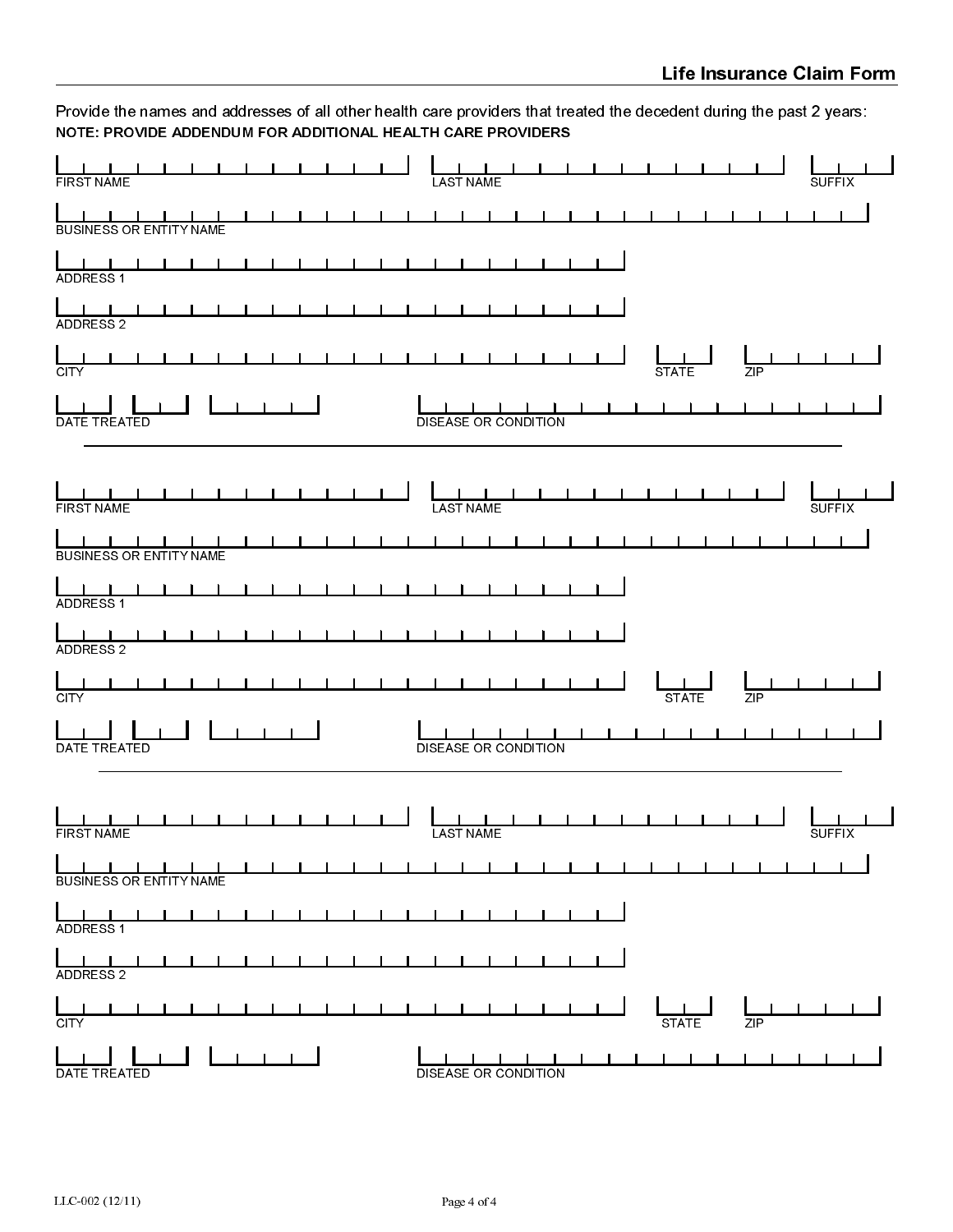## Important Information

### Life Insurance Claim Form

### MAILING ADDRESS

Conseco Life Insurance Company Conseco Life Insurance Company of Texas PO Box 1917 Carmel, IN 46082-1917 (800) 525-7662 www.Conseco.com

### **DEFINITIONS**

- Owner: The person who applies for and purchases the policy.
- Insured: The person whose life is insured under the policy.
- Primary Beneficiary: The person or entity designated to receive benefits upon the death of the insured. · Contingent Beneficiary: The person or
- entity that is designated to receive benefits in the event the designated primary beneficiary is no longer living at the time of the insured's death
- Assignee: The entity such as a funeral home or cemetery that is assigned to receive part or all of the death proceeds upon the death of the insured.

### **INSTRUCTIONS**

- Complete all sections of the Claim Form.<br>• Sign and date the Claim Form.<br>• Mail to address listed above.
- 
- 

### DECEDENT AND POLICY INFORMATION

- · Provide all information in Section A of
- . In certain circumstances a routine investigation may be necessary. You will be notified if an investigation is initiated.
- · Indicate in Section A of Claim Form if there is an assignment of proceeds by checking the Assignment of Proceeds box. An assignment on the Assignee's company letterhead, signed by all beneficiaries and an officer of the company must be submitted with the Claim Form along with an itemized billing statement.

### CLAIMANT INFORMATION

- Complete all information in Section B of the Claim Form.
- **If there is more than one Claimant on the** claim, a separate Claim Form or addendum must be submitted.

#### PAYMENT OPTIONS

- · Select one method for disbursement of policy benefits in Section C of the Claim Form. Supply all requested information for the method selected. Once benefit disbursement has been made other disbursement options are no longer preserved.
- · These payment options may be available based on the policy:
- $\Omega$  BenefitNOW Account®: Immediate payout with an interest bearing draft account. In some instances, a BenefitNOW account will be established if no other disbursement option is selected on the Claim Form.
- $\Omega$  Single Check Payment: Provides immediate payout with a single check issued for the total amount of the payment.
- $\alpha$  Proceeds on Deposit: The benefit may be left on deposit with us to accumulate interest for an agreed upon period of time.
- $\alpha$  Other Options: Some policies may have other payment options available. Refer to your policy or contact us at the number provided for additional payment options. Indicate the other payment option desired under OTHER in Section C of the Claim Form.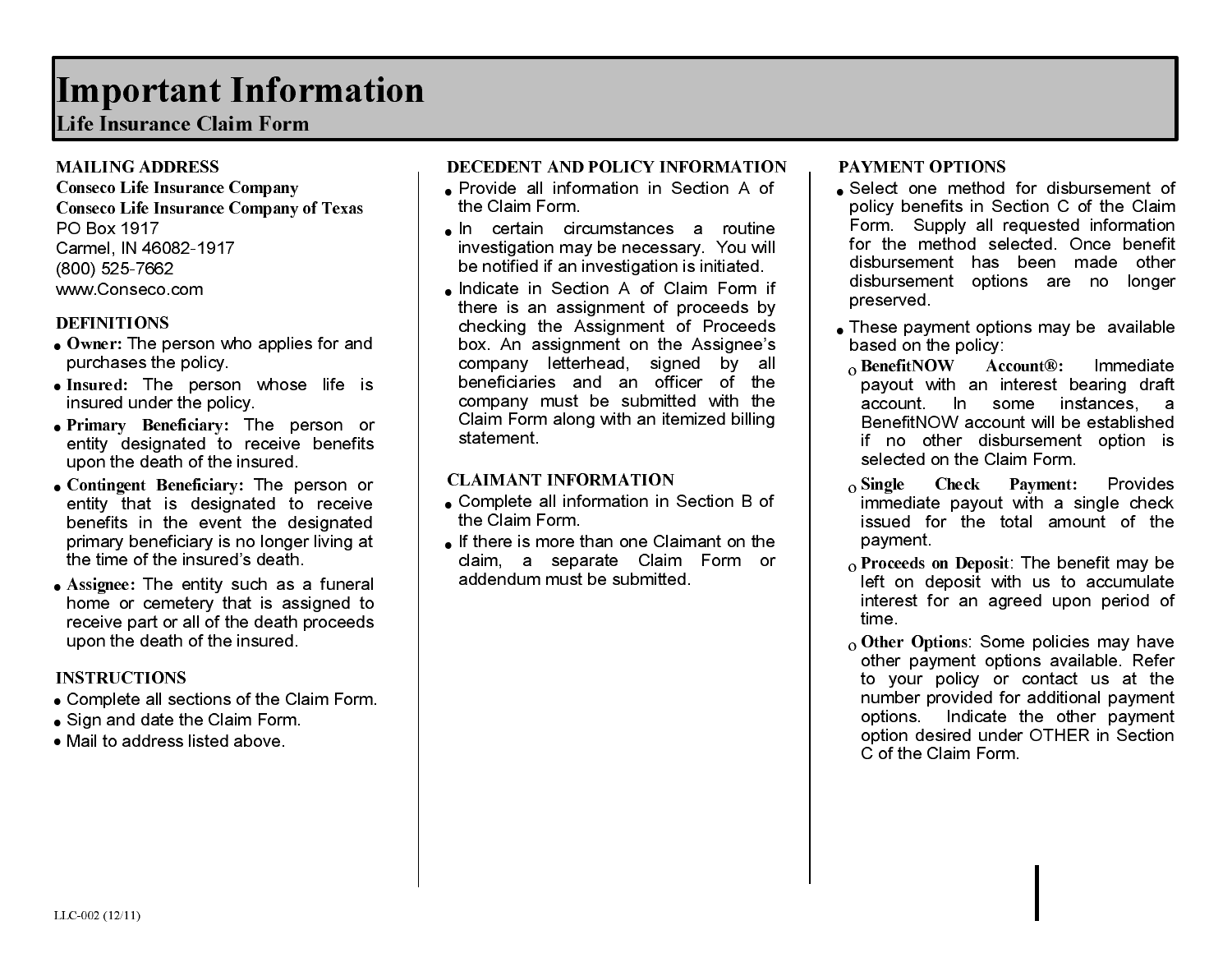# Important Information

### Life Insurance Claim Form

### TAX ID NUMBER AND CERTIFICATION

- · Submit IRS form W-9 or complete the certification in Section D of the Claim Form.
- · All beneficiaries must provide their Social Security Number, Employer, Trust or Estate Tax Identification Number and complete the certification ensuring this number is correct AND indicating if you are subject to Backup Tax Withholding. If this section is not completed, the interest earned may be subject to Federal or State withholding.
- · Indicate on the "other" line in Section E of the Claim Form if a W-9 form is being submitted with the claim.

### REQUIRED DOCUMENTATION

- · Identify the documents that are being submitted with the Claim Form in Section E of the form.
- The following items should be submitted with the Claim Form if applicable:
- $_{\Omega}$  Assignment: An assignment on the Assignee's company letterhead, signed by all beneficiaries and an officer of the company must be submitted with the Claim Form along with an itemized billing statement.
- $\Omega$  Certified Death Certificate: The Certified Death Certificate is needed to process the Life Insurance Claim. A Certified Death Certificate has the seal of the validating authority. Photocopies are not valid.
- **If any beneficiary is deceased a** copy of his or her death certificate must also be included.
- o Children of Insured: If the beneficiaries are the children of the insured and have not been designated by name, a notarized list of the children is required. Their current mailing addresses, telephone numbers, dates of birth and Social Security numbers are also required.
- $\Omega$  Corporation: If the beneficiary is a corporation, an authorized officer of the corporation must sign the Claim Form. The officers title must follow the signature. A Corporate Resolution or other supporting documentation is required for each officer's signature.
- o Divorce Decree: A Divorce Decree may be requested during the claim review process if the deceased was divorced.
- o Estate Beneficiary: If an estate will not be opened, the Claimant is responsible for contacting an attorney or the local probate court clerk in the proper jurisdiction for an affidavit of small estate or heirship.
- $\Omega$  Original Policy: Return all pages of the original policy with the Claim Form.
- $\circ$  Power of Attorney: A copy of the Power of Attorney is required if an attorney-in-fact is filing on behalf of a designated beneficiary.
- o Minor Child Beneficiary: If the beneficiary is a minor child, the Certified Guardianship paperwork must be submitted with the Claim Form.
- § If guardianship documents cannot be obtained, the company will work with the minor's parents or legal guardian and their counsel to determine an alternative method of payment. Payment may be possible under the state's Uniform Transfers to Minors Act.
- $_{\Omega}$  Trust Beneficiary: If the beneficiary is a trust, a copy of the Trust and any Amendments should be submitted with the claim.

### ACCIDENTAL DEATH INFORMATION

- · The following items should be completed if the death was accidental:
- $\sim$  Section G of the Claim Form: ACCIDENTAL DEATH INFORMATION.
- $_{\Omega}$  Medical Authorization Form. The Medical Authorization Form provides your consent to review medical files during the claim review process.
- · Indicate in Section E of the Claim Form that the information is being submitted with the claim.

### MEDICAL HISTORY INFORMATION

- · The following items should be completed if the policy has been active for less than two (2) years:
- $_{\Omega}$  Section H of the Claim Form: MEDICAL HISTORY INFORMATION.
- $_{\odot}$  Medical Authorization Form. The Medical Authorization Form provides your consent to review medical files during the claim review process.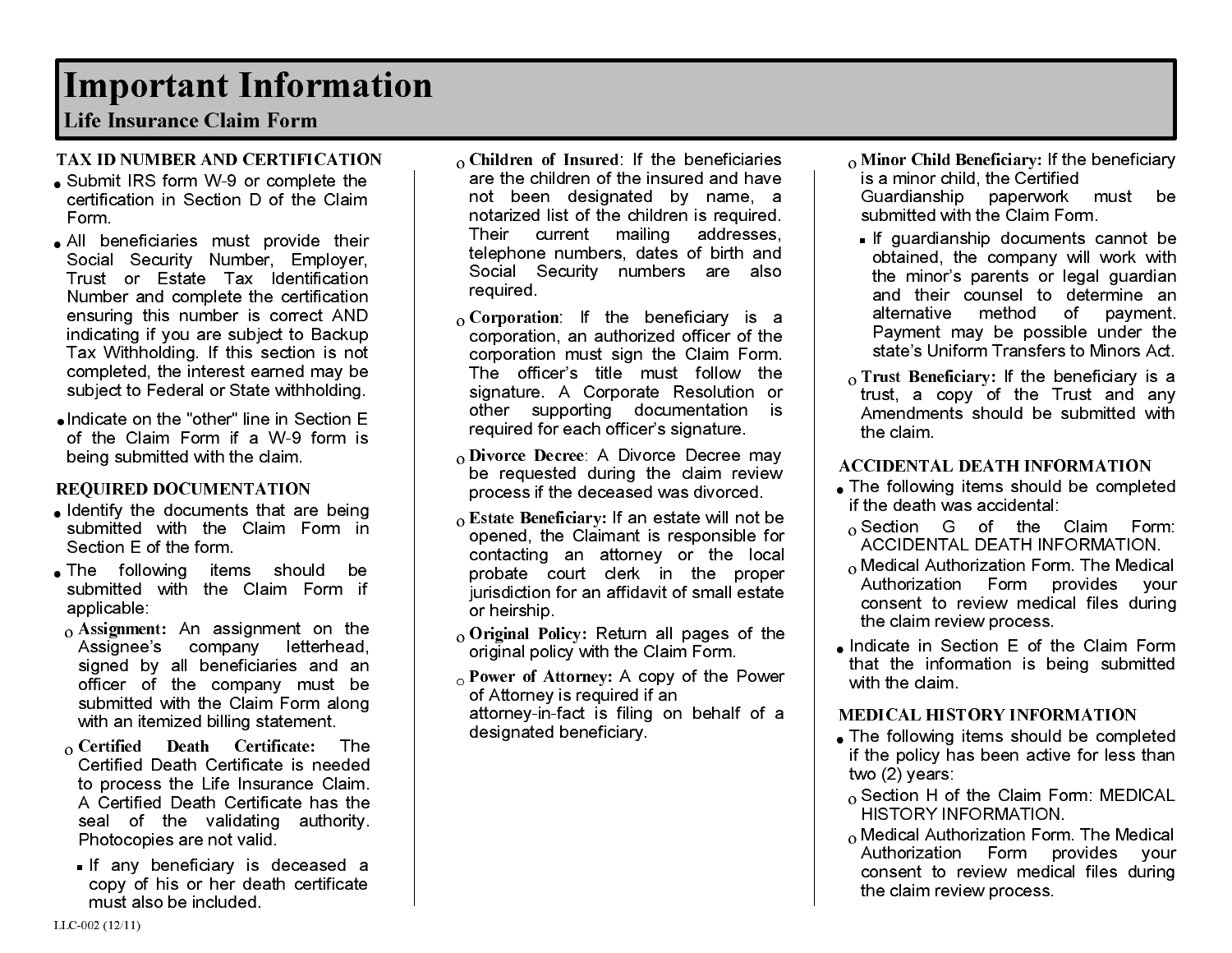### PLEASE READ THE FRAUD WARNING NOTICE FOR YOUR STATE FRAUD WARNING NOTICES

NOTICE: Any person who knowingly and with intent to defraud any insurance company that submits an application for insurance or statement of claim containing any materially false information, or conceals information concerning any fact material thereto for the purpose of misleading, may be committing a crime which is subject to criminal and civil penalties.

ALABAMA: Any person who knowingly presents a false or fraudulent claim for payment of a loss or benefit or who knowingly presents false information in an application for insurance is guilty of a crime and may be subject to restitution fines or confinement in prison, or any combination thereof.

ALASKA, DELAWARE, FLORIDA, IDAHO, NEW YORK: Your state requires us to notify you that: any person who knowingly and with intent to injure, defraud, or deceive any insurance company, files a statement of claim containing any false, incomplete, or misleading information is guilty of a felony as further defined by your state statute.

ARKANSAS, HAWAII, LOUISIANA, MAINE, NEW MEXICO, RHODE ISLAND, TENNESSEE, TEXAS, VIRGINIA, WEST VIRGINIA: Any person who knowingly presents a false or fraudulent claim for payment of a loss or benefit or knowingly presents false information in an application for insurance is guilty of a crime and may be subject to fines and confinement in prison.

ARIZONA, KENTUCKY, OHIO: WARNING: any person who, with intent to defraud or knowing that he is facilitating a fraud against an insurer, submits an application or files a claim containing a false or deceptive statement is guilty of insurance fraud.

CALIFORNIA: For your protection California law requires the following warning statement to appear on this form: Any person who knowingly presents a false or fraudulent claim for the payment of a loss is guilty of a crime and may be subject to fines and confinement in state prison.

COLORADO: WARNING: any person who knowingly and with intent to defraud an insurer provides false, incomplete or misleading information is subject to criminal and civil penalties, including imprisonment, fines and denial of insurance. Any agent who knowingly and with intent to defraud a policyholder or claimant provides false, incomplete or misleading information with regard to a settlement or insurance proceeds payable will be reported to the Colorado Insurance Department.

DISTRICT OF COLUMBIA: WARNING: It is a crime to provide false or misleading information to an insurer for the purpose of defrauding the insurer or any other person. Penalties include imprisonment and/or fines. In addition, an insurer may deny insurance benefits, if false information materially related to a claim was provided by the applicant.

INDIANA, MINNESOTA: Your state requires us to notify you that: any person who knowingly and with intent to defraud an insurer files a statement of claim containing any false, incomplete, or misleading information commits a felony.

MARYLAND: Any person who knowingly and willfully presents a false or fraudulent claim for payment of a loss or benefit or who knowingly and willfully presents false information in an application for insurance is guilty of a crime and may be subject to fines and confinement in prison.

NEW HAMPSHIRE: Your state requires us to notify you that any person, with a purpose to injure, defraud or deceive any insurance company, files a statement of claim containing any false, incomplete or misleading information is subject to prosecution and punishment for insurance fraud under New Hampshire law.

NEW JERSEY, PENNSYLVANIA: NOTICE: any person who knowingly and with intent to defraud any insurance company or other person files an application for insurance or statement of claim containing any materially false information or conceals for the purpose of misleading, information concerning any fact material thereto commits a fraudulent insurance act, which is a crime and subjects such person to criminal and civil penalties.

OKLAHOMA: WARNING: Any person who knowingly, and with intent to injure, defraud or deceive any insurer, makes any claim for the proceeds of an insurance policy containing any false, incomplete or misleading information is guilty of a felony.

PUERTO RICO: Any person who knowingly and with the intention of defrauding presents false information in an insurance application, or presents, helps, or causes the presentation of a fraudulent claim for the payment of a loss or any other benefit, or presents more than one claim for the same damage or loss, shall incur a felony and, upon conviction, shall be sanctioned for each violation with the penalty of a fine of not less than five thousand dollars (\$5,000) and not more than ten thousand dollars (\$10,000), or a fixed term of imprisonment for three (3) years, or both penalties. Should aggravating circumstances [be] present, the penalty thus established may be increased to a maximum of five (5) years, if extenuating circumstances are present, it may be reduced to a minimum of two (2) years.

WASHINGTON: It is a crime to knowingly provide false, incomplete or misleading information to an insurance company for the purpose of defrauding the company. Penalties include imprisonment, fines and denial of insurance benefits.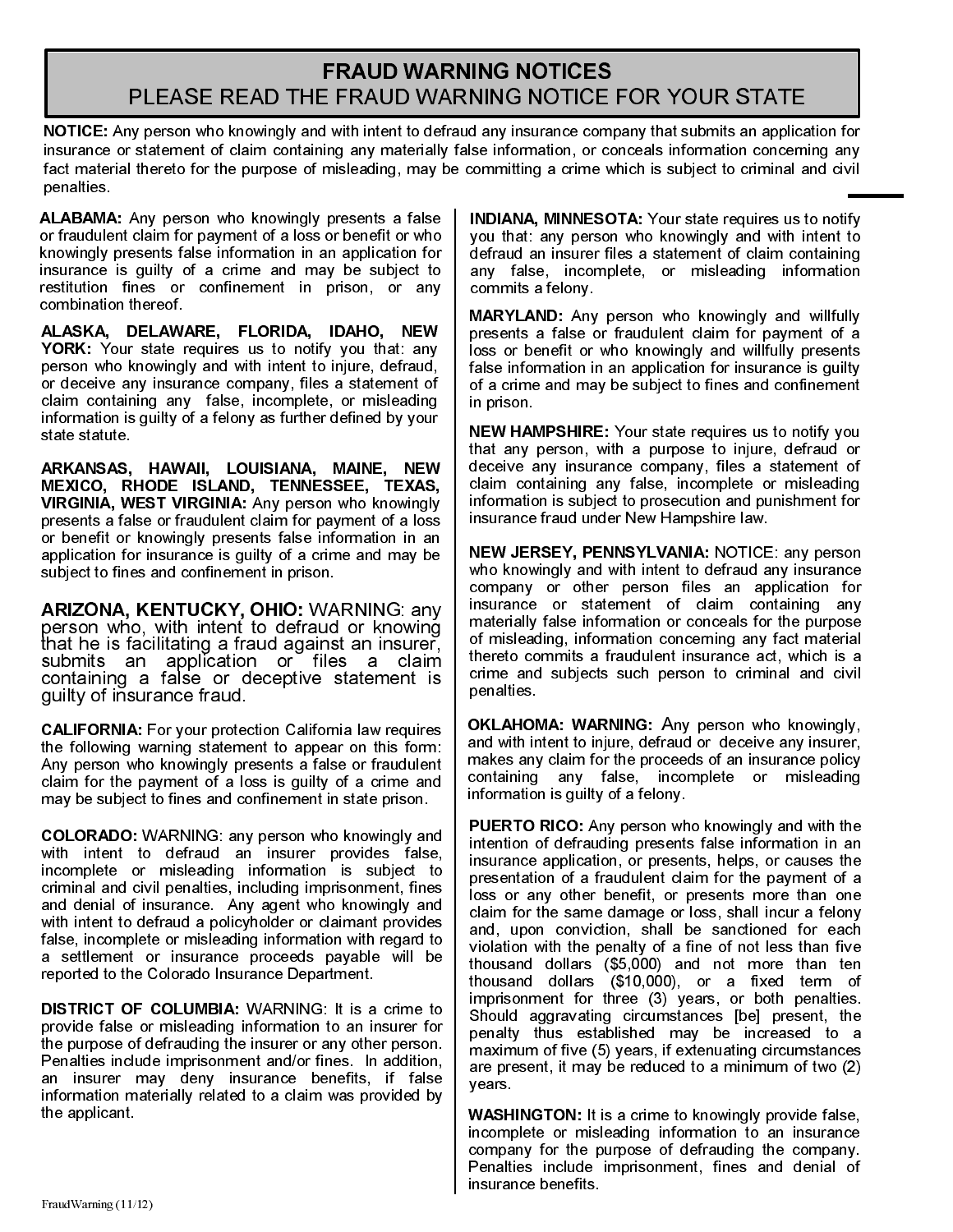THIS PAGE INTENTIONALLY BLANK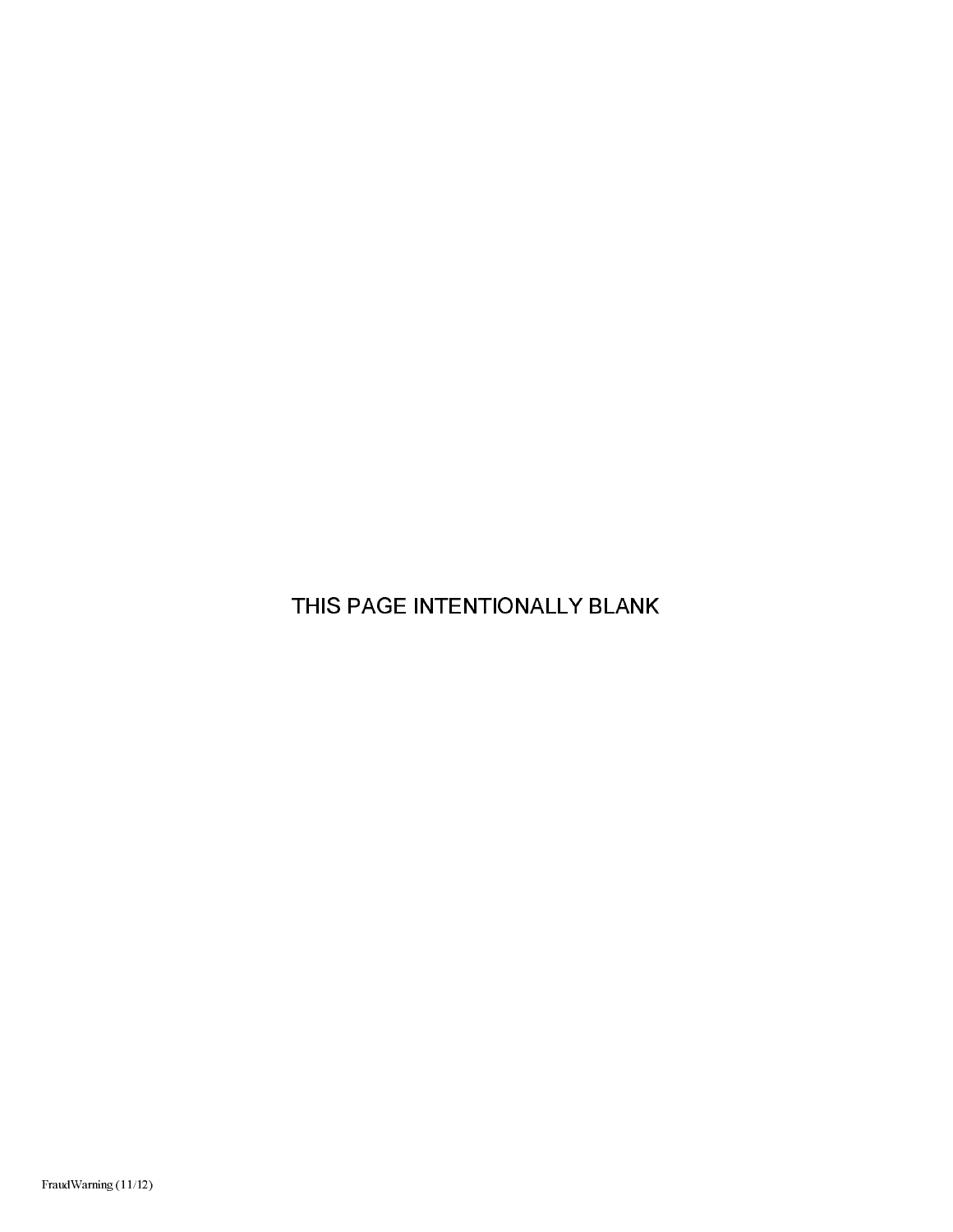

## Introducing your personal BenefitNOW Account<sup>®</sup> !

When you receive benefits from an insurance policy, you have the option to choose a BenefitNOW Account. This program provides you a number of attractive benefits, described here.

## What is the BenefitNOW Account

Many times, individuals who receive proceeds from an insurance policy aren't prepared to handle those funds immediately. The BenefitNOW Account can help. When your proceeds are safely deposited into your personal BenefitNOW Account, you have time to carefully consider your financial goals and plans for the future. Your funds are available whenever you need them. This account and its benefits are offered to you free of charge by your insurance company. Your account is also backed by state guarantee associations.

## ACCOUNT SERVICES

The BenefitNOW Account is a special service that provides you extra value at no cost. With the account, you'll receive periodic statements detailing your balance, activity and credited interest.

## EASY ACCESS

The BenefitNOW Account includes free drafting privileges. You can write a draft at any time, similar to your personal checking account, to access some or all of your funds. There are no penalties for making withdrawals and no minimums per withdrawal.

## INTEREST PAYMENTS

Your BenefitNOW Account begins earning interest the day it's established. Interest is compounded daily and credited monthly. To hear the current interest rate, call (800) 883-7190.

## BENEFICIARY DESIGNATION

When your proceeds are deposited into your personal BenefitNOW Account, you'll receive a welcome kit with a beneficiary designation form. With this option, you can provide for your heirs in the event of your death. To designate a beneficiary, complete and return the form in the reply envelope.

## QUESTIONS

To learn more about your options with BenefitNOW Account, call our customer service team at (800) 525-7662.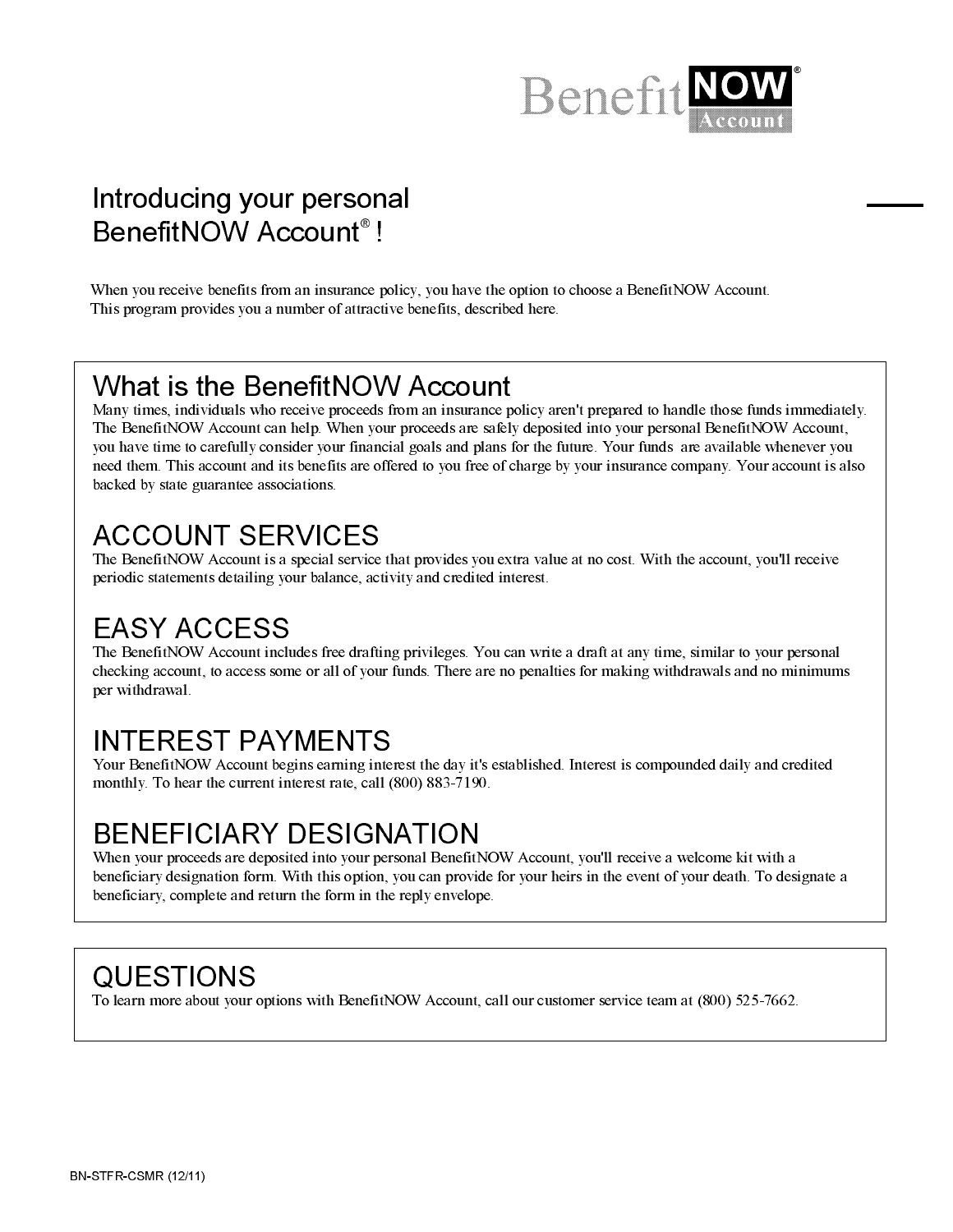### **Terms and conditions**

### FLEXIBLE ACCESS

By writing a draft, you get immediate access to your funds whenever you need them. There are no penalties for withdrawing any or all of your funds at any time. Drafts from your account are payable through State Street Bank and Trust Company, Boston, MA, and are subject to the bank's rules and regulations. You may write a draft today for any portion of your balance.

### BENEFICIARY DESIGNATION

Your BenefitNOW Account can provide for your heirs in the event of your death. Simply complete the enclosed form and return it in the reply envelope. If you designate more than one beneficiary, the available balance will be paid in equal shares, or the entire balance will be paid to the last surviving beneficiary. If no beneficiary survives you, your account balance will be paid to your estate. If you choose not to designate a beneficiary, your account balance will be paid to your estate. You are not required to designate a beneficiary.

### INTEREST

Your BenefitNOW Account begins earning interest on the day it is established. Interest is compounded at the end of each day and credited to your account monthly. Your insurance company determines the interest rate and it may be more or less than the company earns on the funds in the account. The interest rate is not guaranteed and is subject to change. The rate is based on periodic evaluation of items such as short-term investment yields and current market rates. To hear the current rate, call (800) 883-7190.

### ACCOUNT SERVICES

Your account provides you free, unlimited draft-writing privileges. You can write a draft at any time, similar to your personal checking account, to access some or all of your funds. There are no penalties for making withdrawals, and no minimums per withdrawal. Draft reorders and routine account services are provided at no cost and function similar to your personal checking account. There are no monthly maintenance fees. You will receive a monthly statement via postal mail for each month a transaction is posted to your account. If you have no activity during the month, you will receive a quarterly statement. Your statements will help you track your balance, activity and credited interest. You may register your account, view information and complete limited transactions online through our secure website at any time.

#### **Fees apply only for special services as listed below:**

| • Copies of drafts or statements | \$2 each  |      |
|----------------------------------|-----------|------|
| • Returned drafts                | \$10 each | Onc  |
| • Stop-payment orders            | \$12 each | disb |

#### **Fee amounts are subject to change without notice.**

BenefitNOW Account proceeds earn interest that is taxed and tax-reported annually. No previously tax-reported interest is subject to income taxation a second time. Any comments regarding tax consequences are made for general education and informational purposes only. Insurers and their representatives may not by law offer tax or legal advice. Based on your particular circumstances and objectives, you should seek advice from qualified and duly-licensed independent tax or legal advisers. No one may rely upon or use the information here for the purposes of avoiding any tax or tax penalty that may be imposed by the Internal Revenue Code or other applicable law.

After life or annuity benefits have been paid into a BenefitNOW Account, they may no longer retain the special status and protections afforded to life insurance or annuity contracts by federal tax law and by the property laws of your jurisdiction. Pay-on-death (POD) and transfer-on-death (TOD) laws in some states may uphold transfers to beneficiaries under BenefitNOW types of accounts. However, in some jurisdictions claims against such assets also may be made through your will or by heirs under intestacy rules.

### CREDITOR CLAIMS

To the extent permitted by state and federal law, your BenefitNOW Account is not subject to the claims of your and/or the decedent's creditors.

#### **ASSIGNABILITY**

Your BenefitNOW Account funds cannot be assigned or used as collateral. Any attempted assignment is not binding.

### TERMS OF FUNDS

The funds deposited in your BenefitNOW Account are not a bank product and are not FDIC insured. Your funds continue to be held by your insurance company and are backed by the financial strength of your insurance company, as were the premiums paid into the insurance policy. They also are guaranteed by state guaranty associations. For more information on your specific state, visit the National Organization of Life & Health Guaranty Associations (NOLHGA) at www.nolhga.com. For additional information, please contact your state department of insurance.

If no activity occurs on your account for more than three years, your account may be closed and a check sent to you for the balance.

Once benefit disbursement has been made other disbursement options are no longer preserved.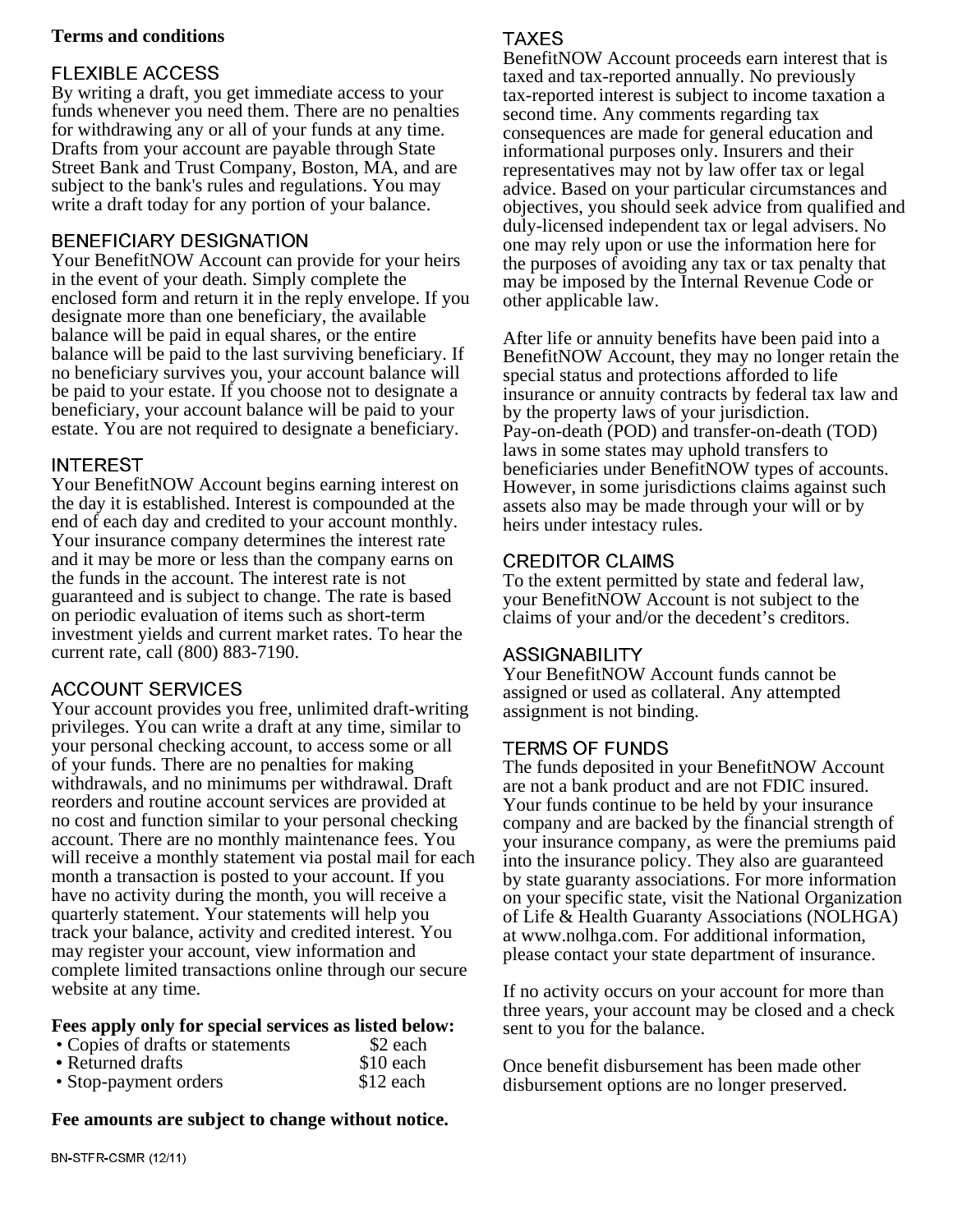For Life Insurance - Pursuant to the HIPAA Privacy Rule

## 1. Insured party whose medical records will be obtained

| Printed Name |      | Date of Birth | Social Security Number |
|--------------|------|---------------|------------------------|
| Address      | City | State         | Zip Code               |

### 2. Disclosing Party

Any physician or other health care provider, hospital, clinic, medical facility, clinical lab, pharmacy, pharmacy benefit manager or pharmacy-related organization, insurance company or health plan, Social Security Administration, or the insured party's employer

### 3. Description of information authorized for release

Any information related to past, present or future health condition(s), medical care or treatment, which includes information about mental health, communicable disease, HIV/AIDS and substance abuse, but excludes psychotherapy notes

### 4. Purpose of this Authorization

To administer benefits under a policy or certificate of insurance

### 5. Duration of Authorization

Twenty-four (24) months from the date written below, unless I specify an earlier date here:

## 6. Receiving Party

CNO Services, LLC on behalf of one or more of the following insurance affiliates: Bankers Life and Casualty Company, Bankers Conseco Life Insurance Company \*, Colonial Penn Life Insurance Company, Conseco Life Insurance Company, Washington National Insurance Company \*domiciled in and licensed in the State of New York